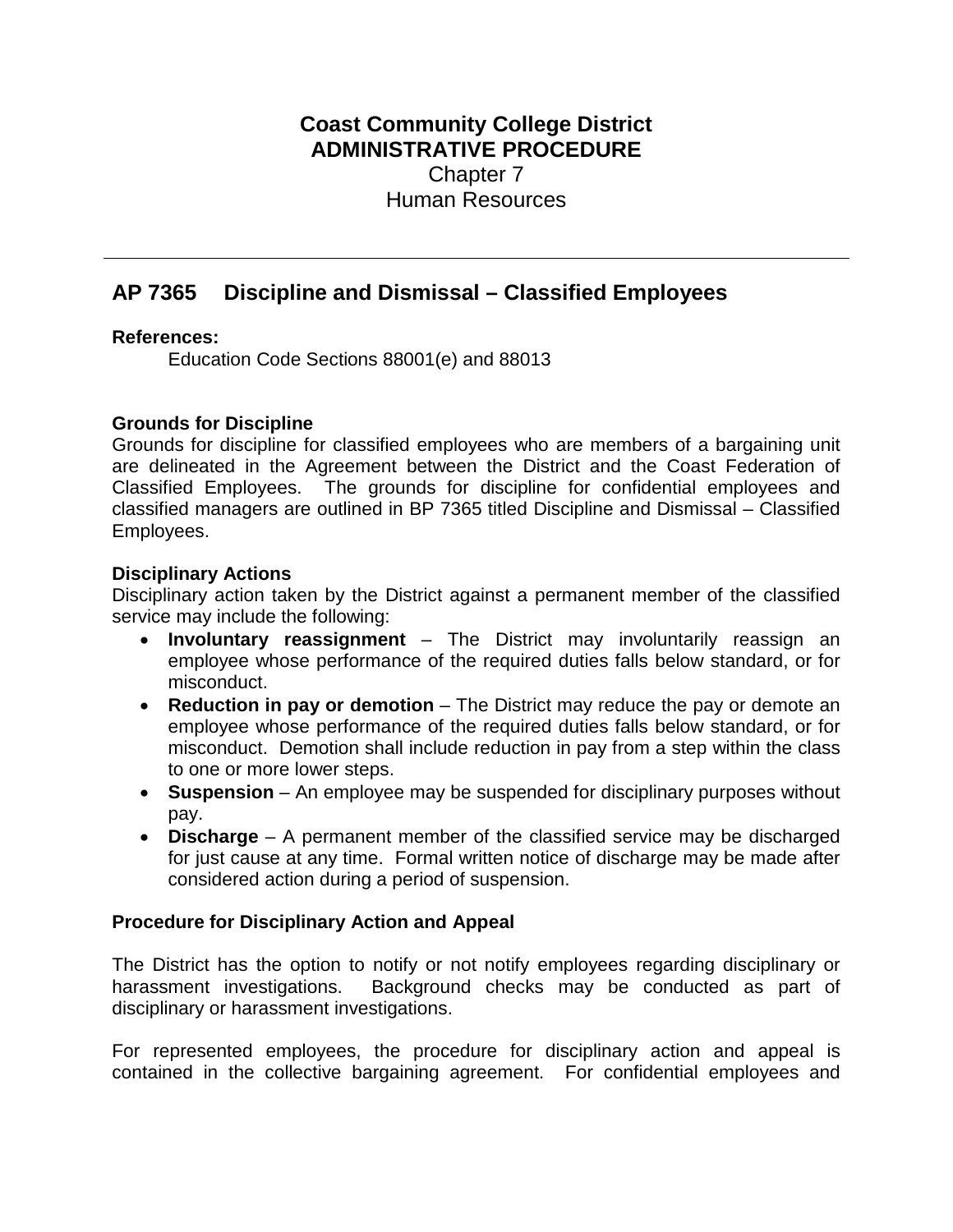classified managers suspended, demoted, or discharged, the District shall follow the pre-disciplinary procedure outlined below:

## **Notice of Proposed Disciplinary Action and Statement of Charges**

Whenever the District intends to suspend an employee, demote the employee, or discharge the employee, the employee shall be given a written notice of intent to discipline which sets forth the following:

- The disciplinary action intended;
- The specific charges upon which the action is based;
- A factual summary of the grounds upon which the charges are based;
- A copy of all written materials, reports, or documents upon which the discipline is based;
- Notice of the employee's right to respond to the charges either orally or in writing to the appropriate manager;
- The date, time, and person before whom the employee may respond in no less than five working days;
- Notice that failure to respond at the time specified shall constitute a waiver of the right to respond prior to final discipline being imposed.

#### **Immediate Suspension/Demotion**

Pursuant to BP 7365 titled Discipline and Dismissal – Classified Employees, if an employee's conduct presents a threat to the health and safety of the employee or others or disrupts College and/or District operations, or if a critical circumstance needs to be addressed, the Chancellor may approve that the employee be immediately suspended or immediately demoted without compliance with the provisions of this procedure. However, as soon as possible after such suspension or demotion, the employee shall be given Notice of Proposed Disciplinary Action and Statement of Charges as set forth herein.

## **Response by Employee (Skelly Meeting)**

The employee shall have the right to respond to the charges orally or in writing. In cases of suspensions, demotions, or discharge, the employee's response will be considered before final action is taken.

## **Notice of Disciplinary Action and Evidentiary Hearing Rights**

After the response or the expiration of the employee's time to respond to the notice of intent to discipline, the Human Resources Department shall inform the employee of the decision to:

- 1) dismiss the notice of intent to discipline and take no disciplinary action against the employee; or
- 2) modify the intended disciplinary action; or
- 3) prepare and serve upon the employee a final notice of disciplinary action. The final notice of disciplinary action shall include the following:
	- The disciplinary action taken;
	- The effective date of the disciplinary action taken;
	- Specific charges upon which the action is based;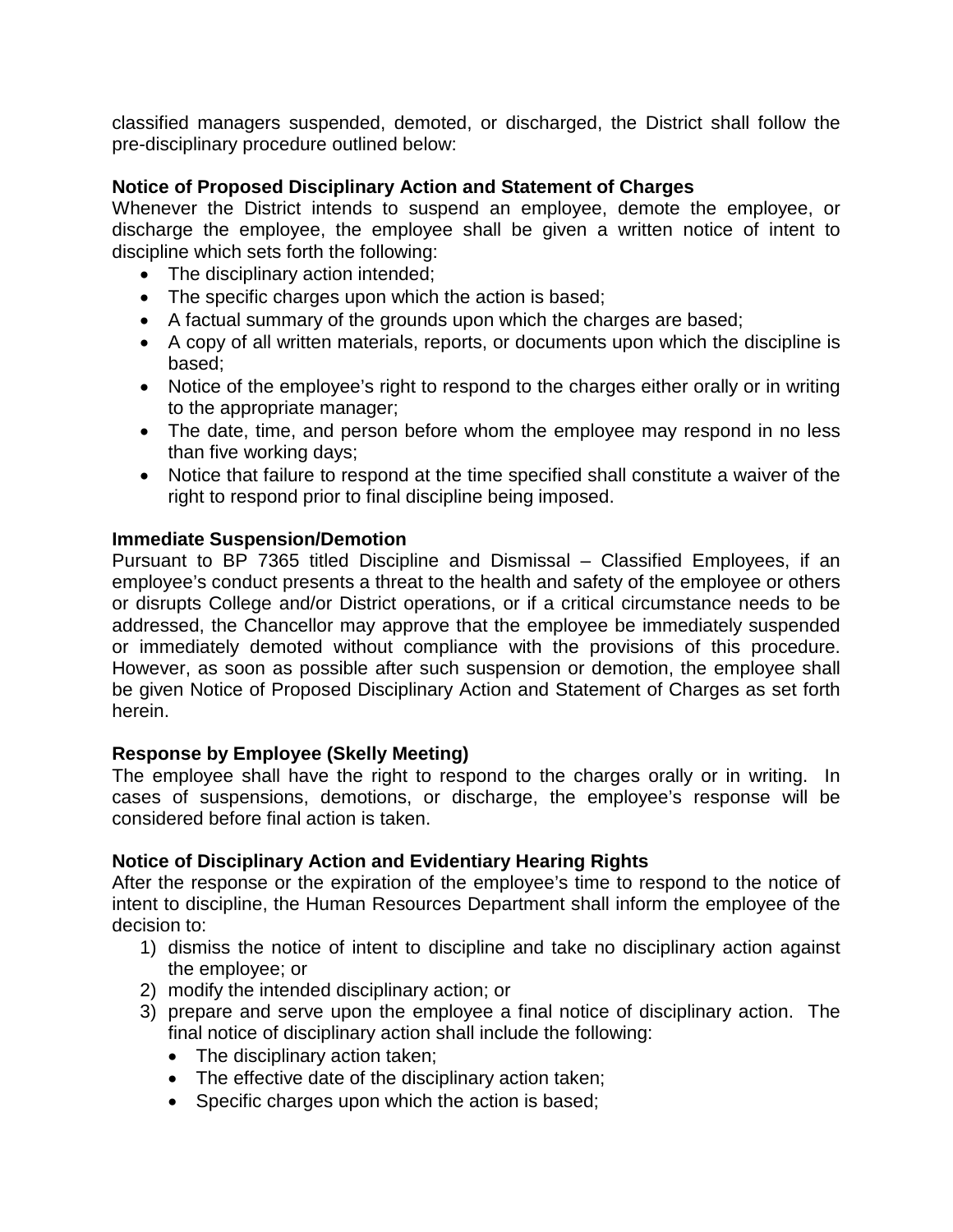- A factual summary of the facts upon which the charges are based;
- The written materials reports and documents upon which the disciplinary action is based;
- The employee's right to appeal.

# **Appeal and Request for Hearing**

If a classified employee, having been issued the notice of disciplinary action and evidentiary hearing rights, wants to appeal the action, he/she shall within five calendar days from the date of receipt of the notice, appeal to the Board of Trustees by filing a written answer to the charges and a request to the Human Resources Department for a hearing.

# **Time for Hearing**

The Board of Trustees shall, within a reasonable time from the filing of the appeal, commence the hearing. The Board may conduct the hearing itself, or it may secure the services of a hearing officer or Administrative Law Judge to conduct a hearing and render a proposed decision for consideration by the Board. However, in every case, the decision of the Board itself shall be final. The Board of Trustees may affirm, modify or revoke the discipline. Any employee, having filed an appeal with the Board and having been notified of the time and place of the hearing, who fails to make an appearance before the Board, may be deemed to have abandoned his/her appeal. In this event, the Board may dismiss the appeal.

# **Record of Proceedings and Costs**

All disciplinary appeal hearings may, at the discretion of the employee, the District, or the Board of Trustees, be recorded by a court reporter. Any hearing which does not utilize a court reporter shall be recorded by audio tapes. If a court reporter is requested by one of the parties, that party shall pay the cost of the court reporter.

## **Conduct of the Hearing**

Should the Board elect to conduct the hearing itself, the following guidelines apply:

- The hearing need not be conducted in accordance with technical rules relating to evidence and witnesses but hearings shall be conducted in a manner most conducive to determination of the truth.
- Any relevant evidence may be admitted if it is the type of evidence on which responsible persons are accustomed to rely in the conduct of serious affairs, regardless of the existence of any common law or statutory rules which might make improper the admission of such evidence over objection in civil actions.
- Hearsay evidence may be used for the purpose of supplementing or explaining any direct evidence that shall not be sufficient in itself to support a finding unless it would admissible over objection in civil actions.
- The rules dealing with privileges shall be effective to the same extent that they are now or hereafter may be recognized in civil actions.
- Irrelevant and unduly repetitious evidence may be excluded.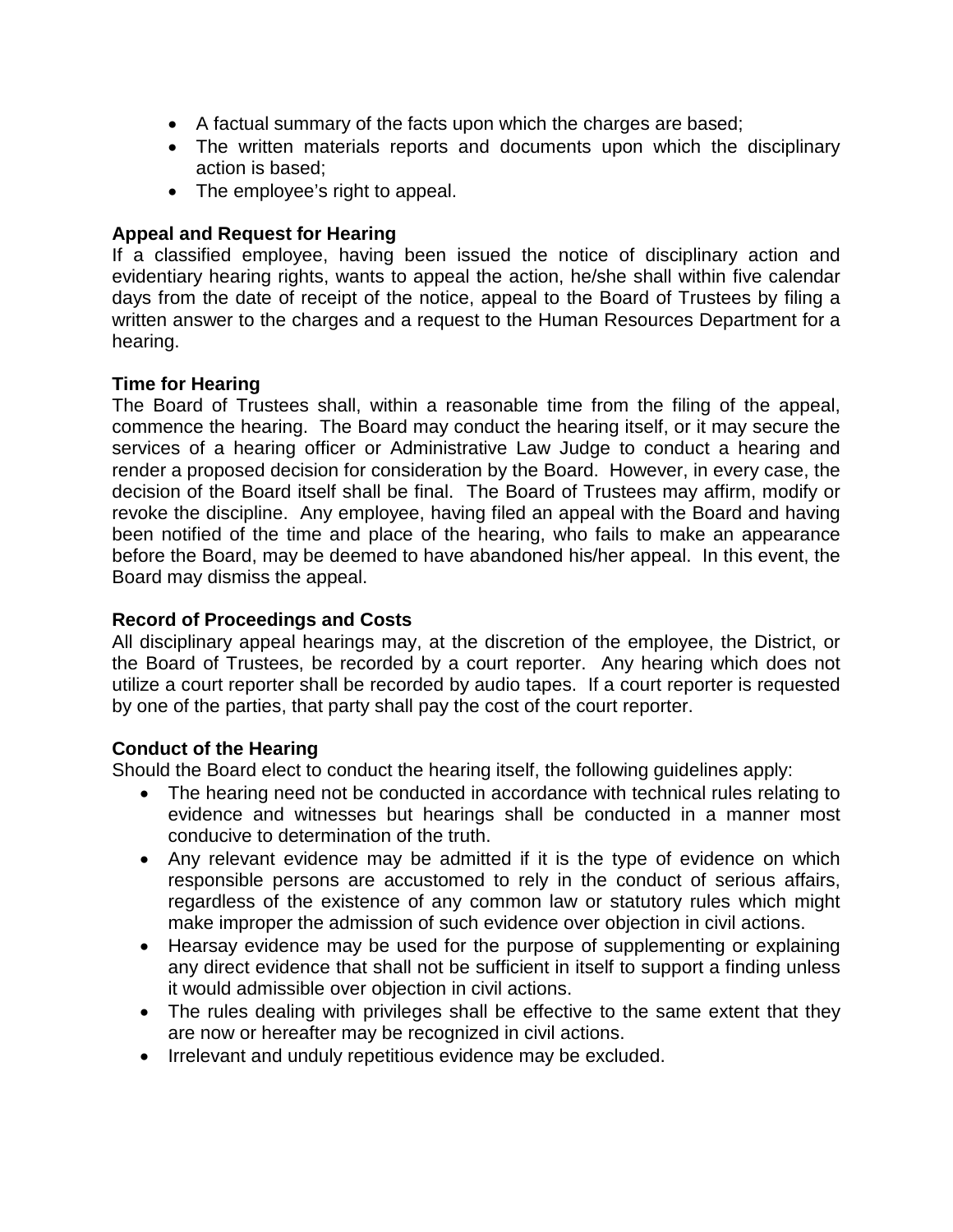- The Board shall determine relevancy, weight and credibility of testimony and evidence. Decisions made by the Board shall not be invalidated by any informality in the proceedings.
- During examination of a witness, all other witnesses, except the parties, shall be excluded from the hearing upon motion of either party.

#### **Burden of Proof**

In a disciplinary appeal the District has the burden of proof by preponderance of the evidence.

## **Proceed with Hearing or Request for Continuance**

Each side should be asked if it is ready to proceed. If either side is not ready and wishes a continuance, good cause must be stated.

#### **Testimony under Oath**

All witnesses shall be sworn in for the record prior to offering testimony at the hearing. The chairperson will request the witnesses to raise their right hand and respond to the following:

"Do you swear that the testimony you are about to give at this hearing is the truth, the whole truth and nothing but the truth?"

#### **Presentation of the Case**

The hearing shall proceed in the following order unless the Board of Trustees, for special reason, directs otherwise:

- The party imposing discipline (District) shall be permitted to make an opening statement.
- The appealing party (employee) shall be permitted to make an opening statement.
- The District shall produce its evidence.
- The party appealing from such disciplinary action (employee) may then offer their evidence.
- The District followed by the appealing party (employee) may offer rebutting evidence.
- Closing arguments shall be permitted at the discretion of the Board of Trustees. The party with the burden of proof shall have the right to go first and to close the hearing by making the last argument. The Board may place a time limit on closing arguments. The Board or the parties may request the submission of written briefs. After the request for submittal of written briefs, the Board will